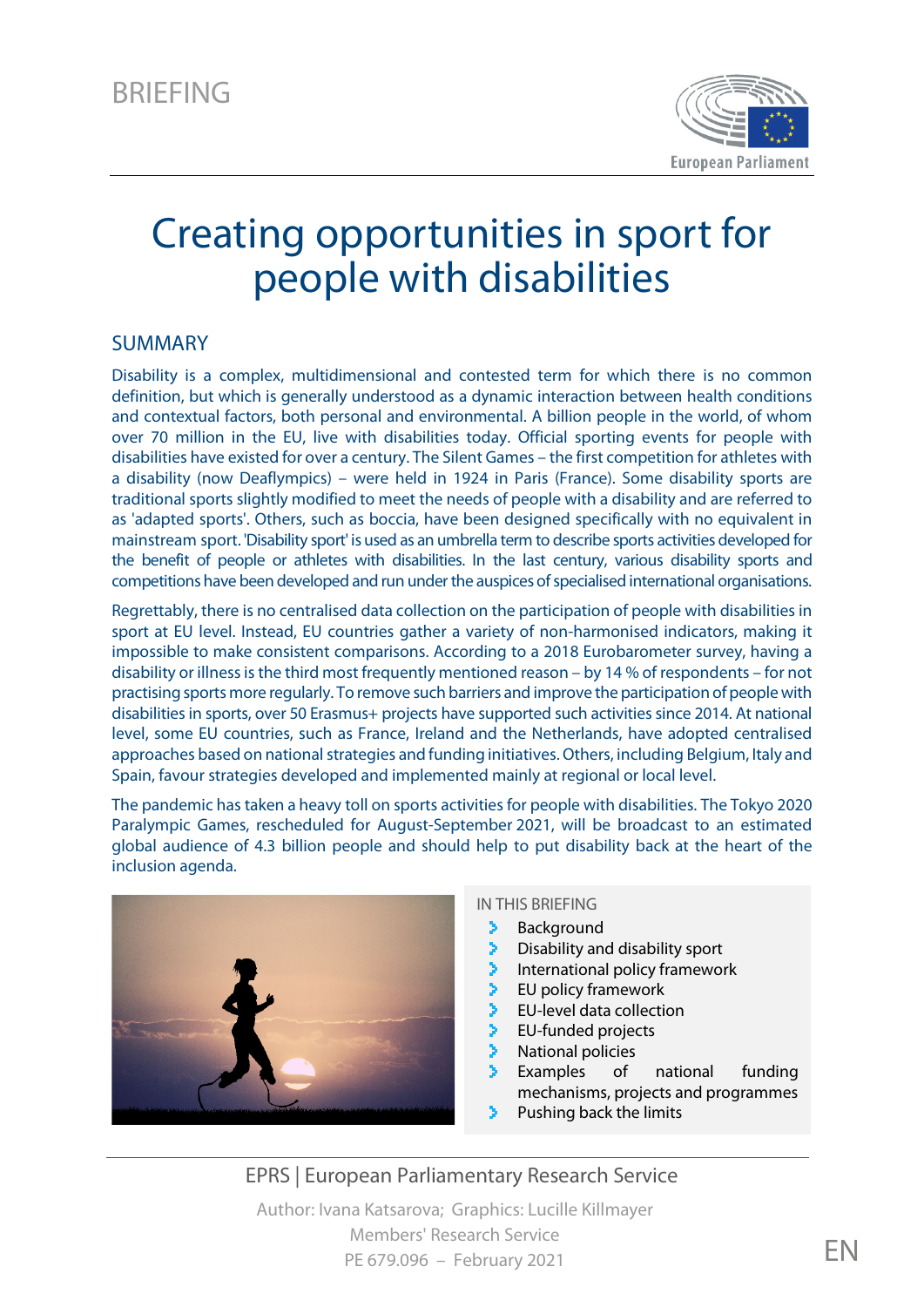# Background

The International Day of Persons with Disabilities has been marked every 3 December since 1992, to promote awareness and mobilise support for critical issues relating to the inclusion of persons with disabilities in society and development. According to the [United Nations](https://www.un.org/en/observances/day-of-persons-with-disabilities) (UN) there are currently a billion people living with disabilities in the world, of whom 80 % are in developing countries (see Figure 1). An estimated 46 % of people aged 60 and over are also among those with disabilities. Moreover, one in every five women and one in every 10 children is likely to experience disability at some point in their lifetime. Around the world, people with disabilities experience poorer health outcomes, lower educational achievements, lesser economic participation and higher rates of poverty than people without disabilities.

In the EU, there are over 70 [million](http://appsso.eurostat.ec.europa.eu/nui/show.do?dataset=hlth_dpeh005&lang=en) people with a disability, roughly equivalent to 17.5 % of the total population (see Figure 2). This figure is set to rise



rapidly over the next decade, given that the EU population is ageing and that more than a third of people over 75 have a disability. In addition, the global increase in chronic health conditions, such as diabetes, cardiovascular diseases, and mental health disorders, which impacts the nature and prevalence of disability, may increase the number of people facing disabilities. This implies that ultimately EU countries will face further challenges regarding disability in the future. Worryingly, people with disabilities are among the hardest hit by Covid-19.

# Disability and disability sport

### Defining disability

Disability is a complex, dynamic, multidimensional, and contested term for which there is no common definition in Europe or globally. Legal definitions of disability have been the issue of much debate and vary from country to country. Definitions of disability generally fall into one of two main categories: the 'medical model' – linked to a health condition – and the 'social model' which considers persons as disabled by society rather than by their own bodies.

According to the International Classification of Functioning, Disability and Health (ICF) used by the World Health Organization (WHO), [disability](https://www.who.int/disabilities/world_report/2011/report.pdf) is a dynamic interaction between health conditions and contextual factors, both personal and environmental.



This 'bio-psycho-social' model is viewed as a compromise between the medical and social models.

Disability is thus considered an umbrella term for impairments, activity limitations and participation restrictions, referring to the negative aspects of interaction between an individual (with a health condition) and that individual's contextual factors (environmental and personal factors, such as for instance inaccessible transportation and public buildings or limited social support).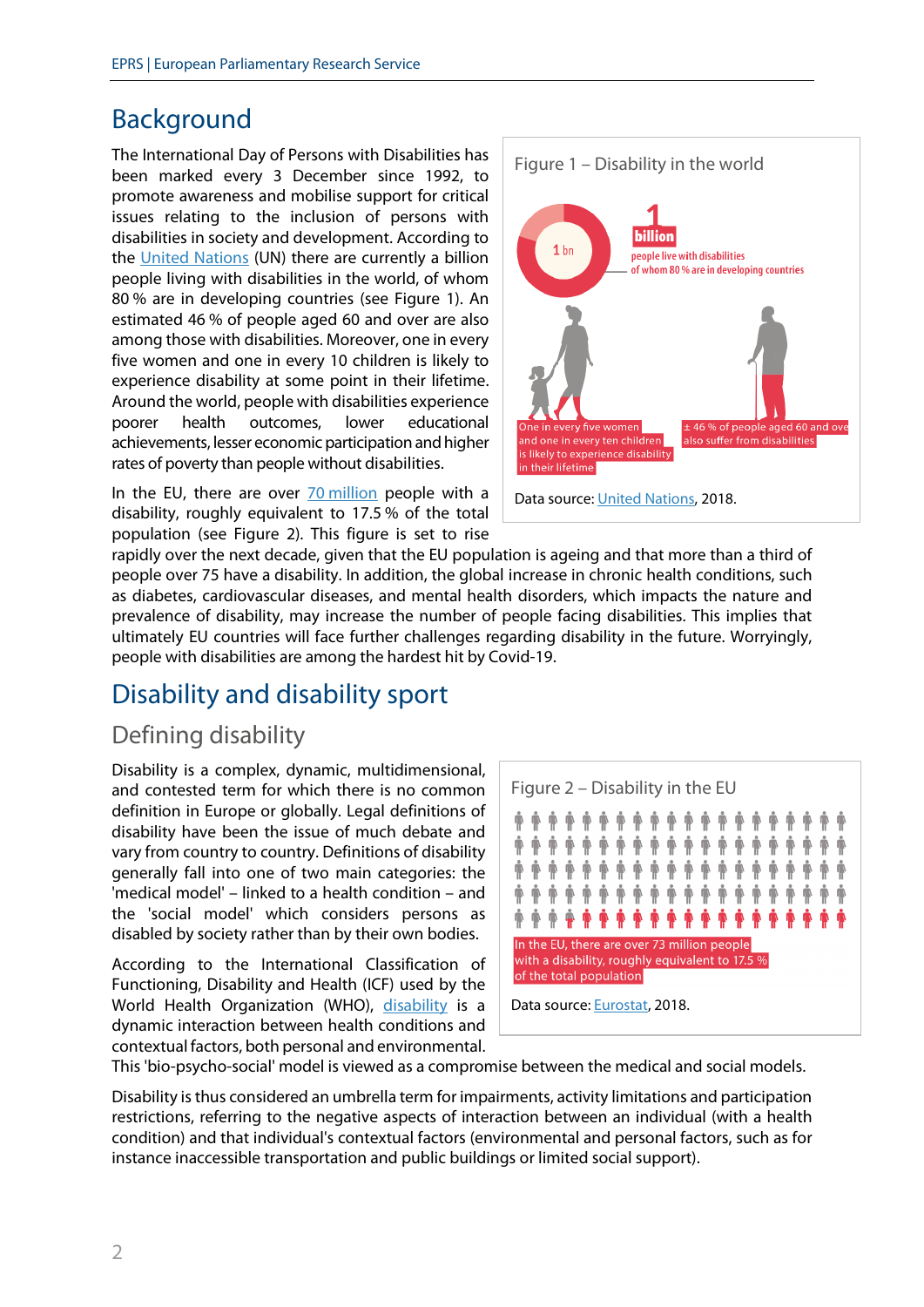Importantly, defining disability as an interaction means that progress on improving social participation can be made by addressing the barriers that hinder people with disabilities in their everyday lives.

While stereotypical views of disability often focus on wheelchair users and a few other 'traditional' groups such as blind people and deaf people, people with disabilities are diverse and heterogeneous. Indeed, disability encompasses the child born with Down's syndrome, the young soldier who lost a leg to a land-mine, the middle-aged person with severe arthritis, and the senior citizen with Alzheimer's disease. Over the last 30 years, there has been a gradual broadening of the concept of disability and a shift toward greater acknowledgement of the social context in which disability is created and maintained. The shift towards a social understanding of disability and of the social and environmental constraints that are believed to 'disable' people has also helped the disability rights movement bring about significant policy change on the part of governments.

### The origins of disability sport

Sporting events for people with disabilities have been happening for over a century. The [Silent](https://www.deaflympics.com/icsd/history)  [Games](https://www.deaflympics.com/icsd/history) – the first known international competition for athletes with a disability (now the Deaflympics) – were organised in 1924 in Paris with the participation of 148 athletes from nine European nations. Two decades later, a new approach, heralded by [Dr Ludwig Guttmann,](https://www.paralympicheritage.org.uk/professor-sir-ludwig-guttmann) introduced the idea of sport as an important part of the treatment of people with disabilities. Rehabilitation sport thus evolved rather quickly into recreational sport and the next step to competitive sport took only a matter of years.

In 1960, the first [Paralympic Games](https://www.paralympic.org/rome-1960) were held immediately after the Olympic Games in Rome (Italy) with the presence of 400 athletes from 23 countries, while the first [Paralympic Winter Games](https://oldwebsite.paralympic.org/the-ipc/history-of-the-movement) took place in 1976 in Sweden. Today, the Paralympic Games are elite sporting events, organised every four years and supervised and run by the [International Paralympic Committee](https://www.paralympic.org/ipc/who-we-are) (IPC) – the global governing body of the paralympic movement. Headquartered in Bonn (Germany), the committee provides support for over 200 members to ensure the successful delivery and organisation of the Paralympic Games and act as the international federation for ten paralympic sports.

Similarly, the [Special Olympics,](https://www.specialolympics.org/our-work/sports?locale=en) launched in 1968, offer year-round sports training and athletic competition in 32 Olympic-type sports for children and adults with intellectual disabilities, giving them continuing opportunities to develop and enjoy sport. Every two years, these competitions culminate in the Special Olympics World Games. Alternating between summer and winter, the World Games have become the flagship event of the Special Olympics movement and have grown to become an international beacon of inclusion, acceptance, and unity.

### Concept and specificity of disability sport

Defining disability sports is as complex as defining the term 'sport'. With heterogenic definitions existing in the different EU countries, terms range from 'elite sport' to 'recreational sport' and 'adapted physical education' to 'rehabilitation sport'. Some disability sports are traditional sports only slightly modified to meet the needs of people with disabilities and are referred to as 'adapted sport'. Others, such as **boccia** – a specialised disability sport that requires players in wheelchairs to throw or release balls towards a designated target ball – have been specially designed with no equivalent in mainstream sport. In general, [disability sport](https://www.researchgate.net/publication/261506543_All_for_Sport_for_All_Perspectives_of_Sport_for_People_with_a_Disability_in_Europe) is used as an umbrella term to describe sports activities developed for the benefit of people or athletes with disabilities.

Paralympic sports refer specifically to those sports contested by athletes with disabilities in the Summer and Winter Paralympic Games. It should be noted that not all sports in the paralympic movement are part of the Paralympic Games and, in addition to those, people with disabilities take part in many sports outside the formal sports movement. Moreover, disability sports and events are constantly evolving. In the last century, many disability sports and competitions have been developed and run under the auspices of various international organisations.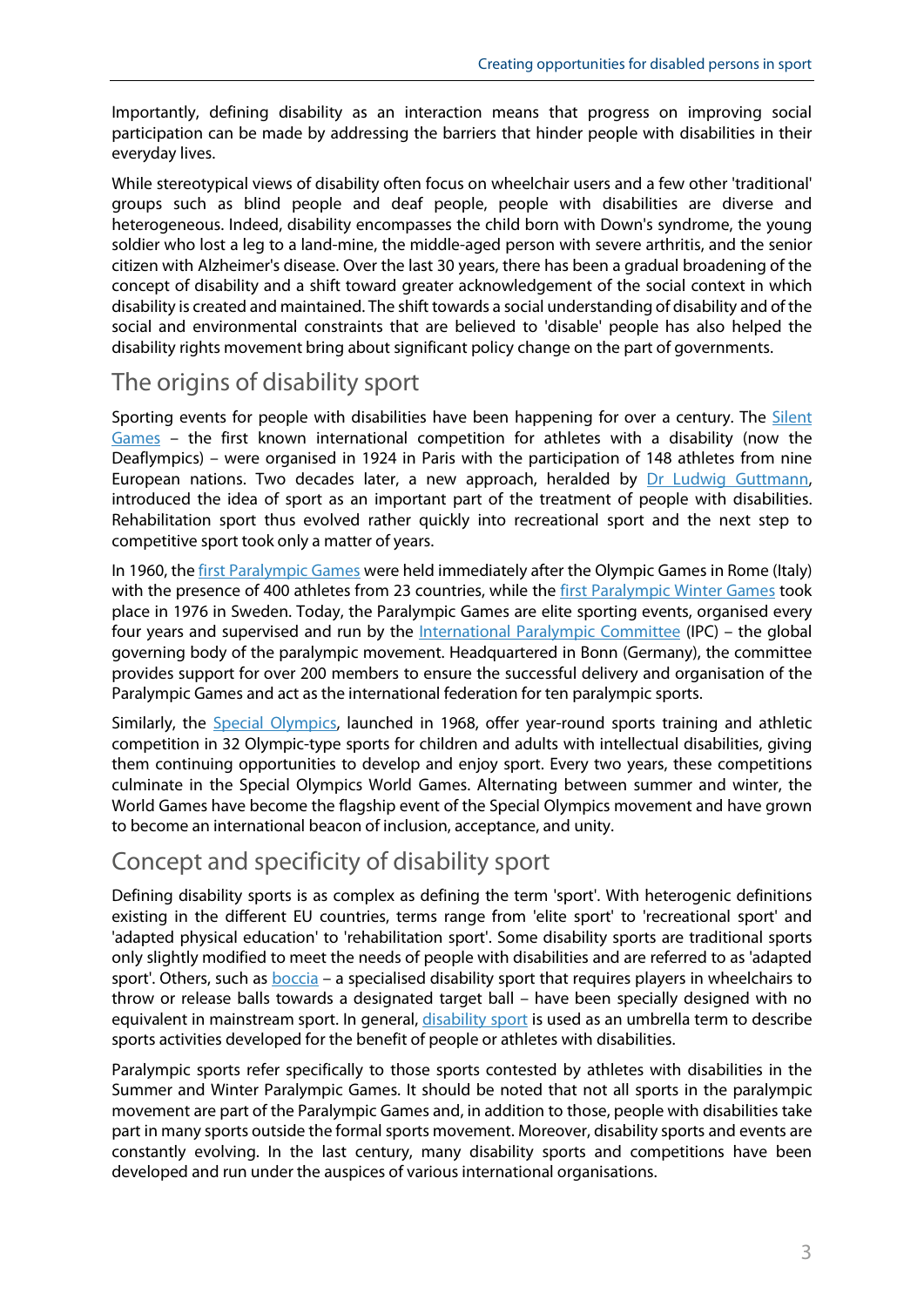Notwithstanding, for a long time, sport for the disabled was largely disregarded, remained peripheral to mainstream sports or was perceived as marginalised by the wider public. In recent years, however, disability sports have begun to gain increasingly positive attention at both grassroots and elite sport level.

# International policy framework

### United Nations

The 2006 [UN Convention on the Rights of Persons with Disabilities](https://www.un.org/development/desa/disabilities/convention-on-the-rights-of-persons-with-disabilities.html) is a key policy reference. It endeavours 'to elaborate in detail the rights of persons with disabilities and set out a code of implementation'. Countries that sign the convention commit to develop and implement policies, laws and administrative measures for securing the rights recognised in the convention and abolish laws, regulations, customs and practices that constitute discrimination.

The convention's Article 30 refers specifically to 'participation in cultural life, recreation, leisure and sport', to 'promote the participation of persons with disabilities in mainstream sporting activities at all levels; ensure that persons with disabilities have an opportunity to organise, develop and participate in disability-specific sporting activities; [and] ensure that persons with disabilities have access to sporting venues and services'.

As of 2020, the European Union and all its Member States have [signed and ratified](https://treaties.un.org/Pages/ViewDetails.aspx?src=TREATY&mtdsg_no=IV-15&chapter=4&clang=_en) the convention.

### Council of Europe

The Council of Europe has been promoting the integration of people with disabilities since 1959, notably through its [Partial Agreement in the Social and Public Health Field.](https://www.coe.int/en/web/disability/partial-agreement) After having formulated its initial considerations in the ['European Sport For All](https://rm.coe.int/16804c9dbb) Charter' (1976), which states that every individual has the right to participate in sport, in 1986 the Council of Europe extended the recognition of people with a disability and their right to participate in sport by creating the ['European Charter on Sport for All: Disabled Persons'](https://rm.coe.int/native/09000016804cb92d).

As sport is a fundamental pillar of civil society and one of the most accessible channels for transmitting core values into everyday life, in 2007 the Council of Europe created the **Enlarged** [Partial Agreement on Sport](https://www.coe.int/en/web/sport/epas) (EPAS) – a new platform integrating sport organisations into political processes. With its [39 member countries,](https://www.coe.int/en/web/sport/member-states) the EPAS has given fresh momentum to pan-European sports cooperation, addressing the current challenges facing sport in Europe, including among its priorities the promotion of diversity and the fight against discrimination towards disabled people.

# EU policy framework

Across the EU, people with disabilities have similar concerns, face similar obstacles and experience similar cases of discrimination. The EU's [Charter of Fundamental Rights](https://eur-lex.europa.eu/legal-content/EN/TXT/?uri=CELEX%3A12012P%2FTXT) reflects its commitment to the rights of people with disabilities. Article 26 of the charter thus underlines that 'the EU recognises and respects the right of persons with disabilities to benefit from measures designed to ensure their independence, social and occupational integration and participation in the life of the community'.

Interestingly, the charter has helped shift the discussion on disability away from people with disabilities being considered the 'objects' of charity, medical treatment and social protection towards becoming 'subjects' with rights, capable of claiming those rights and making decisions as active members of society.

#### Disability Intergroup in the European Parliament

In 1980, the Disability Intergroup of the European Parliament was established as an informal grouping o[f members](https://www.europarl.europa.eu/about-parliament/files/organisation-and-rules/organisation/intergroups/list-of-members-disability.pdf) of the European Parliament interested in advocating for disability rights and aiming to promote disability policy during their mandates. A strong post-2020 [European disability strategy](https://www.greens-efa.eu/en/article/press/discrimination-has-to-stop-european-parliament-to-vote-on-resolution-for-strong-disability-strategy/) will be the main focus of the intergroup for the year to come.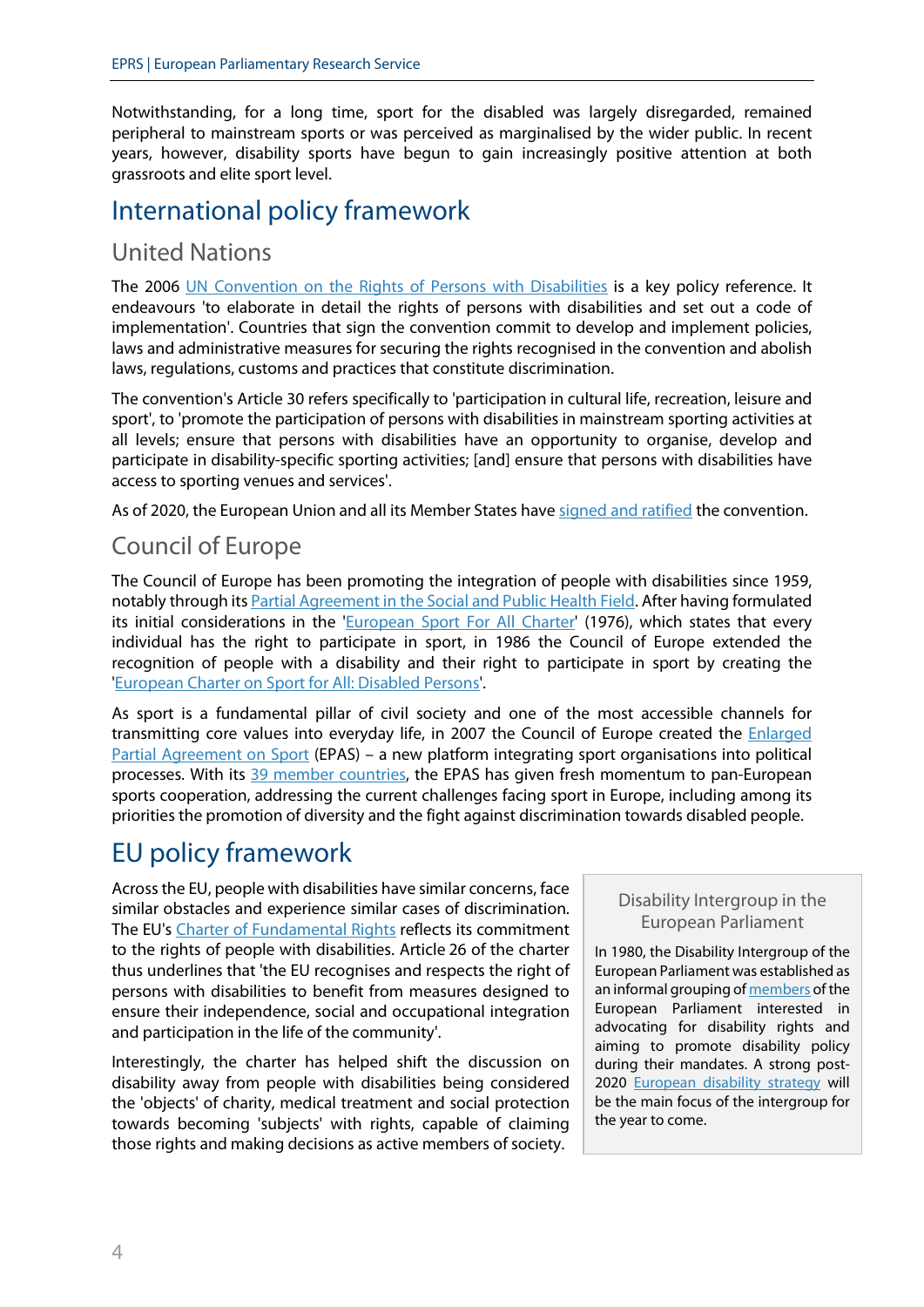The entry into force of the [Treaty on the Functioning of the European Union](https://eur-lex.europa.eu/legal-content/EN/TXT/?uri=celex%3A12012E%2FTXT) in 2009 gave legal standing to the Charter, which was previously referenced as an independent document. Moreover, the consolidated version of the Treaty specifically refers to non-discrimination regarding people with disabilities (Articles 10 and 19).

Following up on the EU action plans [\(2005](https://eur-lex.europa.eu/legal-content/EN/TXT/?uri=CELEX%3A52005DC0604&qid=1610459110278) and [2010\)](https://eur-lex.europa.eu/legal-content/EN/TXT/?uri=CELEX%3A52010SC1324&qid=1610459659293) developed to promote the integration and equal treatment of people with disabilities, in 2010, the Commission presented the 'European [disability strategy 2010-2020: A renewed commitment](https://eur-lex.europa.eu/legal-content/EN/TXT/?uri=celex%3A52010DC0636) to a barrier-free Europe', the first of its kind. The strategy was closely aligned with the United Nations Convention on the Rights of Persons with Disabilities and its Optional Protocol, to which the EU is a signatory, calling on EU countries to promote the participation of and access for people with disabilities in mainstream sporting activities at all levels.

In 2010, th[e European Council](https://eur-lex.europa.eu/legal-content/EN/TXT/?uri=CELEX%3A52010XG1203%2804%29) concluded that sports should serve as a tool of active social inclusion.

A new EU disability strategy is to be announced in early 2021.

# EU-level data collection

Regrettably, there is no centralised data collection on the participation of people with disabilities in sport at EU level. A number of EU countries, such as Belgium, Italy, Latvia and Romania, do not collect data regularly at national level. Others gather a variety of non-harmonised indicators on sport and disability, which makes it impossible to make meaningful comparisons between them.

In **France**, the national education ministry collects data on the number of members of disability sports clubs, as well as on the number of such clubs. The data show that there has been a substantial increase in opportunities for people with disabilities to practice sport in clubs in recent years (see Table 1).

| Table 1 – Membership/ number of sports clubs for people with disabilities in France |  |  |  |  |
|-------------------------------------------------------------------------------------|--|--|--|--|
|                                                                                     |  |  |  |  |

| Type of data      | 2012   | 2015   |
|-------------------|--------|--------|
| Number of members | 73 204 | 91 781 |
| Number of clubs   | 2086   | 2481   |

Data source: [Mapping on access to sport for people with disabilities,](https://op.europa.eu/en/publication-detail/-/publication/09e457a0-04d7-11e9-adde-01aa75ed71a1/language-en/format-PDF/source-84442024) ECORYS, European Commission, December 2018.

Sport **Ireland**, the public body in charge of sport, holds statistics on the proportion of people with an illness/disability participating in sport.

Similarly, the national institute of public health in the **Netherlands**, gathers information on individuals with various types of disability participating in sporting activities.

In **Sweden**, the national public health survey offers information on (in)activity by type of disability.

The annual report of the **Spanish** ministry of education, culture and sports collects data on membership of the various sports federations dedicated to handisport (see Table 2 overleaf). Even though the data show a decline in general membership numbers, a steady increase is visible in the membership of federations aimed at individuals with visual and hearing impairments.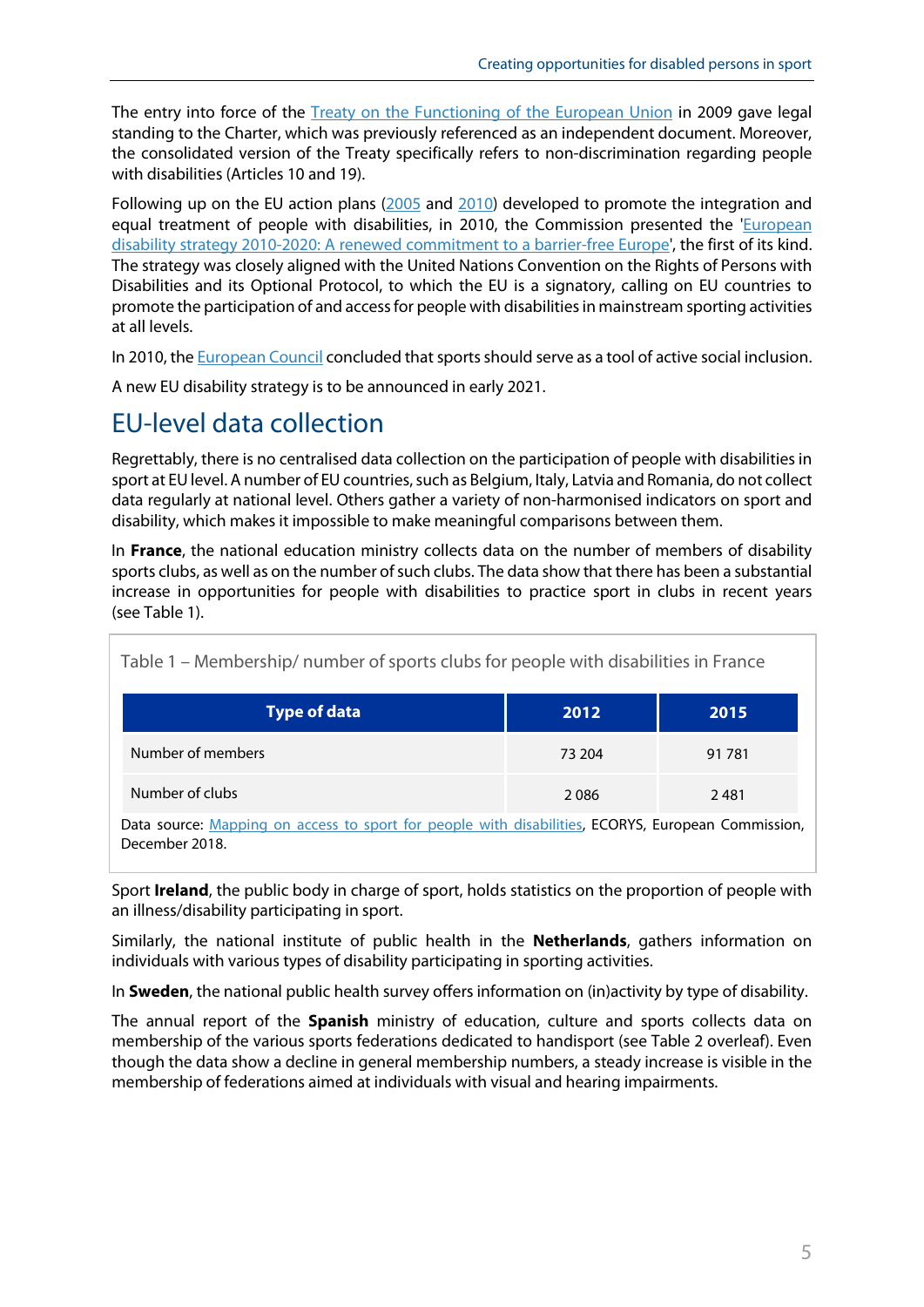Table 2 – Membership of sports federations dedicated to disability sports in Spain

| <b>Type of disability</b>                                                                                      | 2012 | 2016    |
|----------------------------------------------------------------------------------------------------------------|------|---------|
| Sports for members with physical disabilities                                                                  | 2231 | 1632    |
| Sports for members with intellectual disabilities                                                              | 4619 | 5951    |
| Sports for visually-impaired members                                                                           | 2009 | 1767    |
| Sports for members with a hearing impairment                                                                   | 733  | 1079    |
| Sports for members with paralysis                                                                              | 1557 | 1 3 2 4 |
| Source: Mapping on Access to Sport for People with Disabilities, ECORYS, European Commission,<br>December 2018 |      |         |

# EU-funded projects

While sports opportunities for people with disabilities have improved significantly across the EU in the past 20 years, barriers still remain. According to a 2018 Eurobarometer [report,](https://ec.europa.eu/commfrontoffice/publicopinion/index.cfm/Survey/getSurveyDetail/instruments/SPECIAL/surveyKy/2164) having a disability or illness is the third most frequently mentioned reason – by 14 % of respondents – for not practising sports more regularly, together with lack of time and lack of motivation or interest (see Figure 3). The highest percentage of people hampered by this type of barrier were living in Estonia (24 %), Latvia and Finland (both 21 %) and Sweden (20 %).

Via the  $Erasmus+$  programme, the EU is working to remove these barriers and improve the participation of people with disabilities in sports.

Since 2014, 51 Erasmus+ [projects](http://ec.europa.eu/social/BlobServlet?docId=16995&langId=en) have supported such activities. Of these, 33 projects have helped people with disabilities take part in basketball, parachute jumping, athletics, water sports, snowboarding, kickboxing and boccia. The remaining projects focused on building networks among sports organisations, publishing toolkits of good practices or organising sports events where disabled and non-disabled people can participate together.

Some noteworthy Erasmus+ projects from recent years are described briefly in the box Figure 3 – Disability or illness: the third most frequently mentioned reason for not practising sport more regularly



overleaf. These include sports that have not traditionally been accessible to people with disabilities.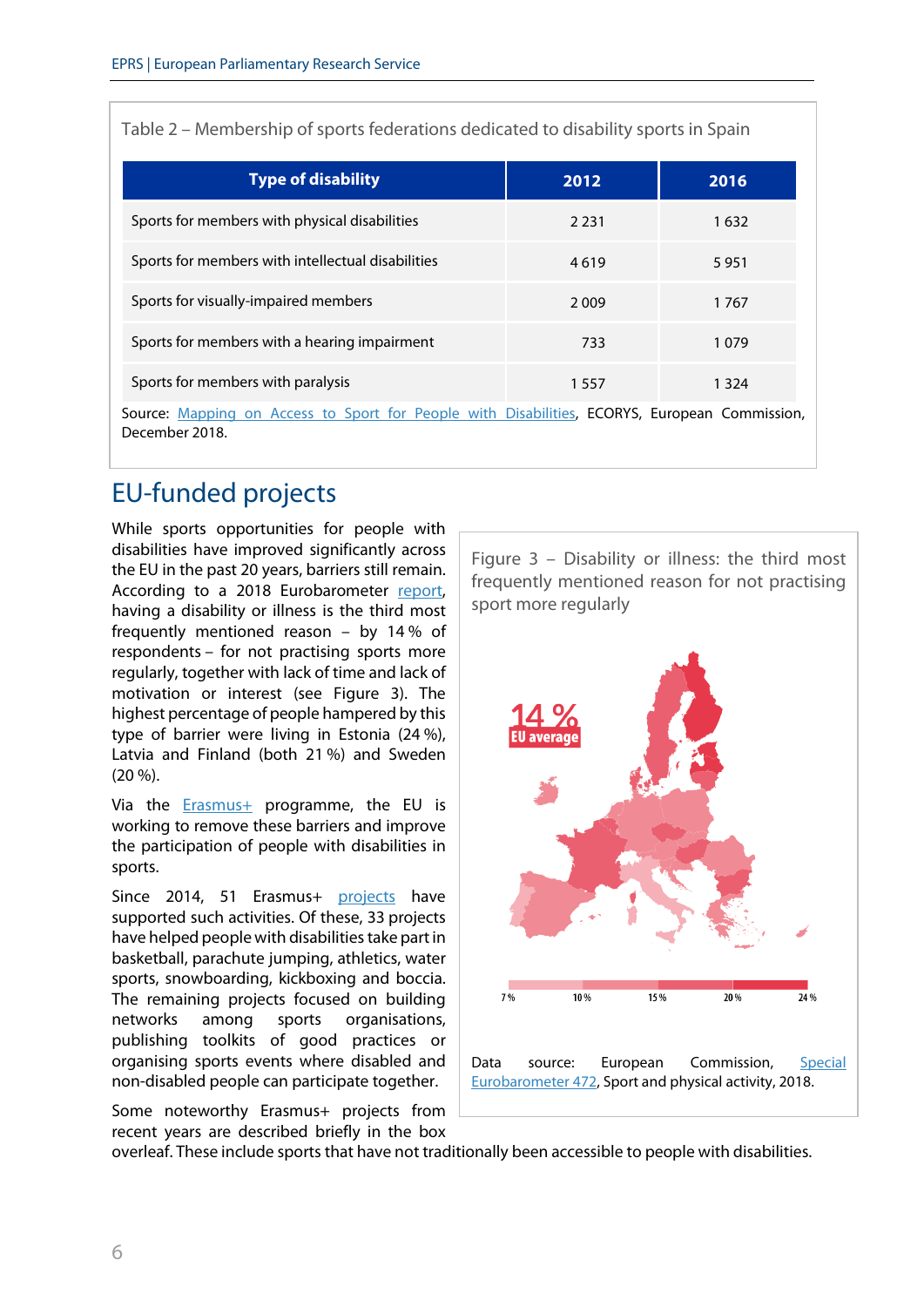#### Examples of projects funded through Erasmus +

The [Snow for everyone](https://ec.europa.eu/programmes/erasmus-plus/projects/eplus-project-details/#project/590703-EPP-1-2017-1-IT-SPO-SSCP) project (Bulgaria, France, Italy and Spain) allowed people with (severe) mental and physical disabilities to practice alpine skiing. Conducted in two stages, the project involved the definition of a standard training protocol and the selection of students to become national trainers.

Given the minor effect of gravity in water, it is an ideal environment for practising sports for persons with physical disabilities. The project [Integrating diversities through water sports](https://ec.europa.eu/programmes/erasmus-plus/projects/eplus-project-details/#project/579858-EPP-1-2016-1-IT-SPO-SSCP) (Croatia, Italy and Portugal), focused specifically on water sports such as swimming, diving, synchronised swimming, surfing and sailing. The practice of most of these sports involves the whole body in a symmetrical way, which is especially important for people with disabilities who generally suffer from lack of movement.

[Adaptive surfing camps for people with an impairment](https://ec.europa.eu/programmes/erasmus-plus/projects/eplus-project-details/#project/579841-EPP-1-2016-1-ES-SPO-SSCP) (Italy, Portugal and Spain) aimed to increase the number of people with an impairment practicing adaptive surfing through the implementation of daily programmes.

The **European competition for autistic people** (Italy) is the first European not-for-profit event promoting the social inclusion of athletes with autistic syndrome. Reflecting on the 'sport for all concept', the event focused on grass-roots sports offering the following activities: 'Run for Autism' – a competition including autistic and [neurotypical](https://www.verywellhealth.com/what-does-it-mean-to-be-neurotypical-260047#:%7E:text=Neurotypical%20people%20are%20those%20individuals,normal%22%20by%20the%20general%20population.) athletes (e.g. individuals who do not have a diagnosis of autism or any other intellectual or developmental difference), a 'Swimming Cup for autistic athletes', an Autism multisport day, and various training activities targeted at the needs of autistic athletes.

# National policies

Some EU countries, such as France, Ireland and the Netherlands, have adopted centralised approaches based on specific national strategies and funding initiatives. Others, including Belgium, Italy and Spain, favour strategies essentially developed and implemented at regional and local level. A recen[t study](https://op.europa.eu/en/publication-detail/-/publication/09e457a0-04d7-11e9-adde-01aa75ed71a1/language-en/format-PDF/source-84442024) mapping access to sport for people with disabilities provides interesting insights into national policies, which are briefly summarised below.

In **Belgium**, participation in sports for persons with disabilities falls within the remit of the regional [authorities.](http://www.sport-adeps.be/pdf/Plaquette%20Adeps%20FINAL.pdf)

In **France**, one of the four axes of the ministry for sports is '*La France qui bouge*' (France in movement) and is aimed at increasing the number of disabled people who regularly practise physical or sports activity. The ministry of state for the disabled is attached to the prime minister's office and the office of the minister for solidarity and health and has a supporting role in enforcing this objective. One of the key bodies in charge of coordinating the various policies and actions in this field is the [interministerial committee on disability](https://handicap.gouv.fr/le-secretariat-d-etat/acteurs/comite-interministeriel-du-handicap-cih/) which centralises all government-led missions in favour of people with disabilities in the various ministries.

In **Germany**, participation in sports for persons with disabilities falls under the responsibility of the federal states.

Sport Ireland is the [authority](https://www.sportireland.ie/) tasked with the development of sport in **Ireland** and, among other things, is responsible for the design and implementation of the national sporting strategy. One of the strategy's objectives involves creating opportunities for people with disabilities to participate on an equal footing in recreational, leisure and sporting activities.

Law No 124/15 of 2015 formalised the status of the **Italian** [Paralympic Committee](http://www.comitatoparalimpico.it/) as a public authority responsible for promoting, regulating and managing professional and non-professional sport activities aimed at people with any type of disability.

The national strategy for involvement of people with disabilities in sport in **Latvia** is included in the '2014-2020 sport policy guidelines'. Among other things, the guidelines offer support to projects providing equal opportunities for children and youth with disabilities participating in sports events, as well as assistance with the preparation and participation of paralympic athletes in world and European championships.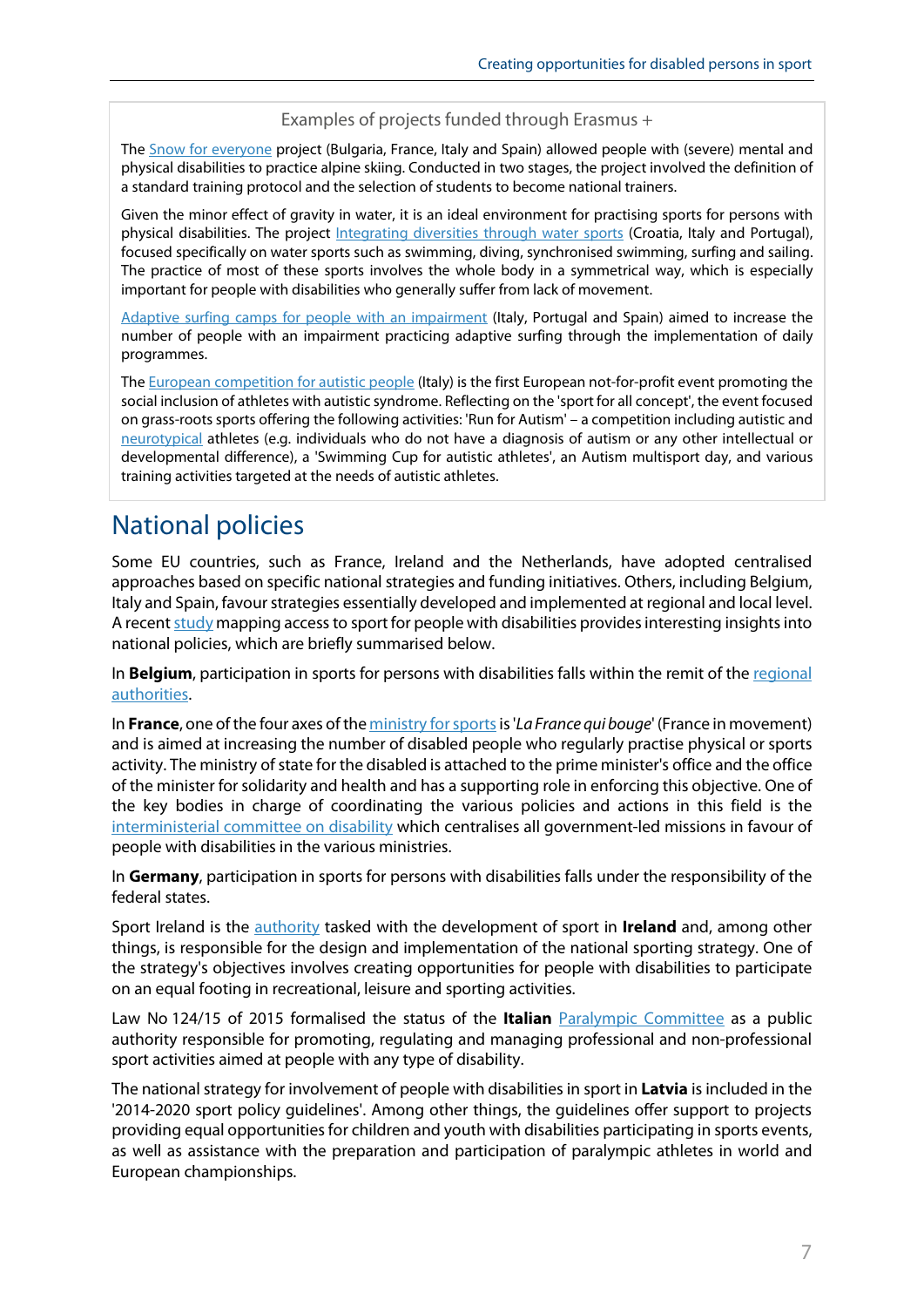In the **Netherlands**, the [ministry of health, welfare and sport](https://www.government.nl/ministries/ministry-of-health-welfare-and-sport) is the body responsible for the development of policies and programmes aimed at enhancing the participation of people with disabilities in sports activities. One of the objectives of the 2014 law on societal support is, notably, the inclusion of people with disabilities in sports activities.

Law No 3/2013 – [Ley del Deporte](https://www.boe.es/buscar/act.php?id=BOE-A-2013-6732) – regulates the main aspects of sports activities and programmes in **Spain**. Its Article 4, in particular, invests the Spanish government with a pivotal role in supporting the inclusion of people with physical or intellectual disabilities. The Spanish government recognises the role of sports federations as well as that of the Paralympic Committee and guarantees the accessibility of public sports facilities to people with disabilities.

In **Sweden**, the national strategy on disability focuses on [improving the access](https://sweden.se/society/swedens-disability-policy/#:%7E:text=Sweden%27s%20disability%20policy-,Around%2010%E2%80%9320%20per%20cent%20of%20people%20in%20the%20western,the%20same%20terms%20as%20others.) of people with disabilities to cultural and sports activities. 'Design for all' is one of the guiding principles in Sweden's accessibility work. General inaccessibility means that people with functional disabilities do not have the same opportunities as others to participate in community life. Consequently, if the various aspects in a given society – housing, transport and services, to name but a few – are designed for all, they are also accessible to all.

The Romanian national strategy – [A society without barriers for people with disabilities 2016 -](https://www.romania-insider.com/romanias-government-adopts-national-strategy-people-disabilities) [2020 –](https://www.romania-insider.com/romanias-government-adopts-national-strategy-people-disabilities) was adopted in 2016. The strategy was designed to ensure the 'access and participation of people with disabilities in non-formal educational programmes and contexts, as well as cultural, leisure and sport activities that are adequate for their interests and adapted to their condition'.

# Examples of national funding mechanisms, projects and programmes

Research shows that across the EU there is a great variation in the mechanisms and levels of funding allocated to sport programmes for people with disabilities. In some countries, funding tends to be allocated through non-governmental organisations (NGOs), or paralympic committees and associations, while in others, key programmes are delivered directly by national sports agencies or ministries of sport, health or education.

In French-speaking **Belgium**, the administration of physical education and sports [\(ADEPS\)](http://www.sport-adeps.be/pdf/Plaquette%20Adeps%20FINAL.pdf) provides funding for disability sport though the following mechanisms:

- **funding for equipment for disabled and adapted sports.** Under this heading, sports clubs ⋗. and public administration bodies can apply for subsidies representing up to 90 % of the price per piece of equipment;
- **funding of sport camps for people with disabilities.** Such camps are entitled to subsidies У. depending on the number of specialised staff and the number of disabled attendees. ADEPS also organises a series of sports camps for disabled people in partnership with the [francophone disabled sport league;](http://www.handisport.be/) and
- > **funding of sports clubs for disabled people**. €130 000 is allocated annually to such clubs.

In **France** the key programmes focusing on sports participation for people with disabilities are administered by the national centre for development of sports [\(CNDS\)](http://reunion.drjscs.gouv.fr/spip.php?rubrique171), an independent public body attached to the ministry for sports in charge of allocating government subsidies for sports participation. Its work is centred on the following initiatives:

- × **inheritance and society – sports and disabilities** (Plan Heritage et Société, Volet Innovation sociale, Activités physiques et sportives et Handicap). The [programme](https://www.agencedusport.fr/Heritage-et-Societe-Paris-2024) is aimed at developing the future legacy of the 2024 Olympic and Paralympic Games (in Paris), with a focus on equal access to sport and adapted sports (see box overleaf);
- ⋗ **audiovisual support** – The CNDS has provided €130 000 to finance disability sport audiovisual productions (representing 21 % of its audiovisual fund);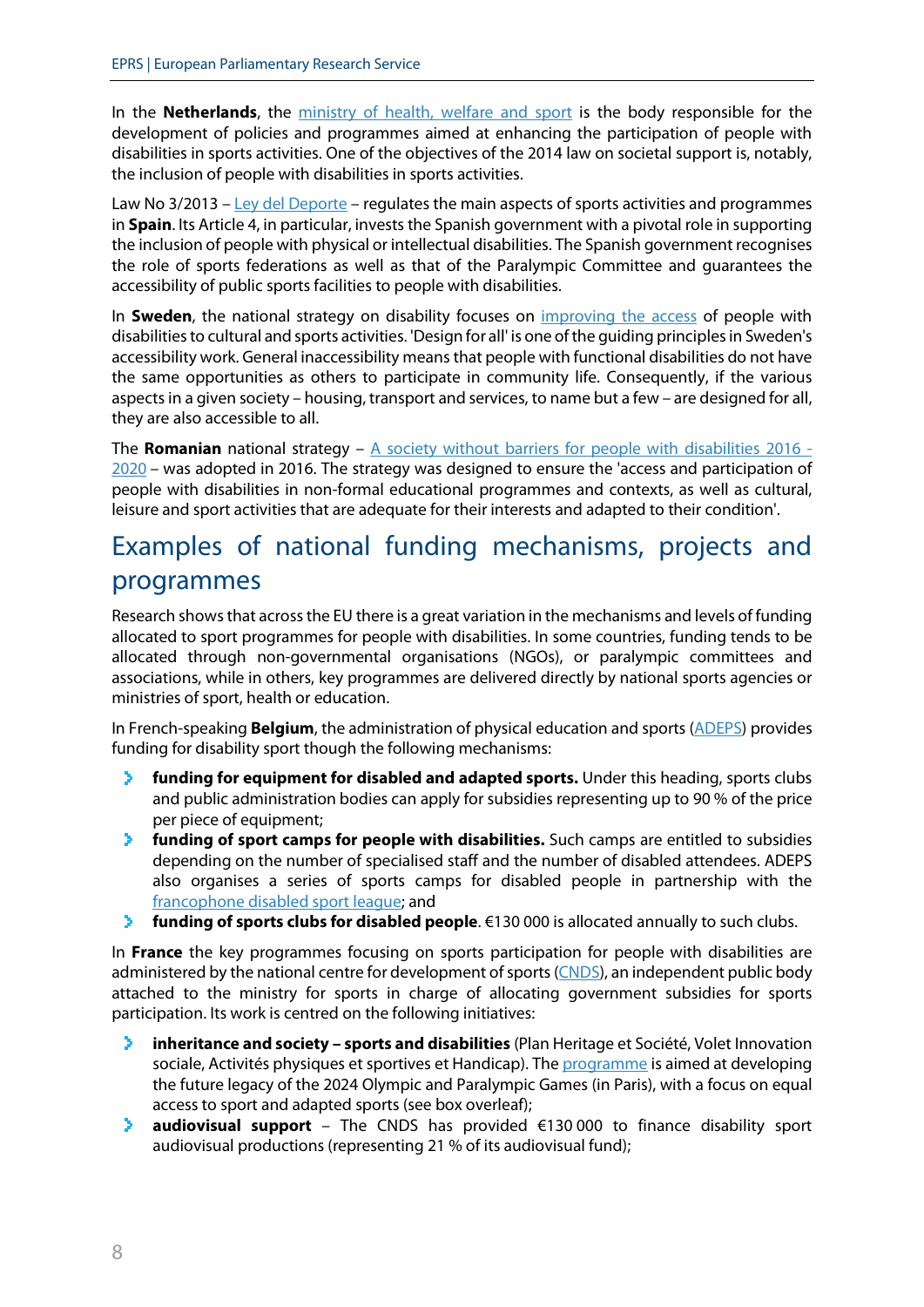**Emplois sportifs qualifiés** – This programme, managed directly by the ministry of sports, funds the presence of disability specialists in sports federations. Since 2013, 150 such specialists have been recruited in the [French Disabled Sports Federation,](http://www.handisport.org/) the [Federation for](https://sportadapte.fr/)  [Adapted Sport](https://sportadapte.fr/) and the [French Paralympic Sport Committee](https://france-paralympique.fr/) on contracts with the French government.

#### 'Inheritance and society' and 'Like everybody else' (France)

With a total budget of €20 million, the [Inheritance and society'](https://www.agencedusport.fr/Heritage-et-Societe-Paris-2024) programme dedicates €10.5 million to projects for social innovation and environmental responsibility through sport, thus promoting research, scientific innovation and the development of tools for people with disabilities to practise sports. In addition, €5 million is allocated to open access to sports equipment. Finally, €4.5 million has been earmarked for local action purposes.

The programme will build on the principles and lessons underpinning various projects, such as ['Comme](https://www.commelesautres.org/association)  [les autres'](https://www.commelesautres.org/association) (Like everybody else). This association organises 'adventure trips' for people with disabilities involving (extreme) sports such as bungee jumping and scuba diving. The activity improves beneficiaries' self-esteem and sense of autonomy through participating in more challenging sports. Since its creation in 2011, the association has accompanied more than 1 000 persons with disabilities. Moreover, it has organised over 100 adventure-trips and some 500 beneficiaries have been or continue to be part of the 'personalised support' activity.

In **Germany**, general sports participation programmes with a strong disability component are implemented at regional level. In 2011, the federal government of Germany launched a national action plan based on cross-ministerial involvement where 40 % of measures fall under the responsibility of the labour and social affairs ministry. Since 2017, regional action plans have been in force in all 16 federal states. Starting in 2009, the 'federal youth games' were expanded to include a programme for school children with disabilities, thus allowing all pupils in general education to participate in the national youth games.

In Ireland, the key programmes are funded largely by **Sport Ireland**, the government's sport participation agency, with funding channelled through sport and disability organisations. For example, Sport Ireland recently allocated €249 000 to the *Irish Wheelchair Association* to implement specific initiatives encouraging sport participation. Similarly, in November 2020, an  $\epsilon$ 85 million [funding package](https://www.sportireland.ie/news/eu58-million-in-covid-19-supplementary-funding-for-sport) was announced for the Covid-19-hit sports sector. In 2018, the government launched Ireland's first ever [sport inclusion disability charter.](https://www.sportireland.ie/news/minister-ross-launches-irelands-first-sport-inclusion-disability-charter)

In **Italy**, the main programmes targeting sport and disability are implemented at regional and local levels. Many of these programmes are funded by the ministry of sport and by private foundations or NGOs, which also lend support to the various regional branches of the **Italian Paralympic** [Committee](http://www.comitatoparalimpico.it/) (CIP). The CIP's budget allocated through the ministry of sport amounts to some €20 million per year. In June 2020, the CIP approved an [emergency fund](https://www.insidethegames.biz/articles/1094935/italian-paralympic-committee-funding) worth €5 million. The funding will be used to support grassroots sports associations impacted by the coronavirus pandemic and encourage the gradual recovery of sports activities. Similarly, the CIP has announced that it will grant disabled athletes [free admission](https://www.insidethegames.biz/articles/1094660/italian-paralympic-committee-centre) to its paralympic training centre in Rome, for the whole of the 2020-2021 season.

In the **Netherlands**, the government funds specific programmes directly targeting people with disabilities in order to increase their participation in sport and physical activities (see box overleaf). Moreover, the 2010-2018 sports transport regulation provided for refunds of transport expenses to people affected by severe physical disabilities participating in team sports affiliated with one of the nationally recognised federations. Finally, the 2013-2016 sport research programme and the 2015- 2020 sport innovation programme are aimed at strengthening scientific research in the field of disability sports and improving the transfer from science to sports practice and educational programmes.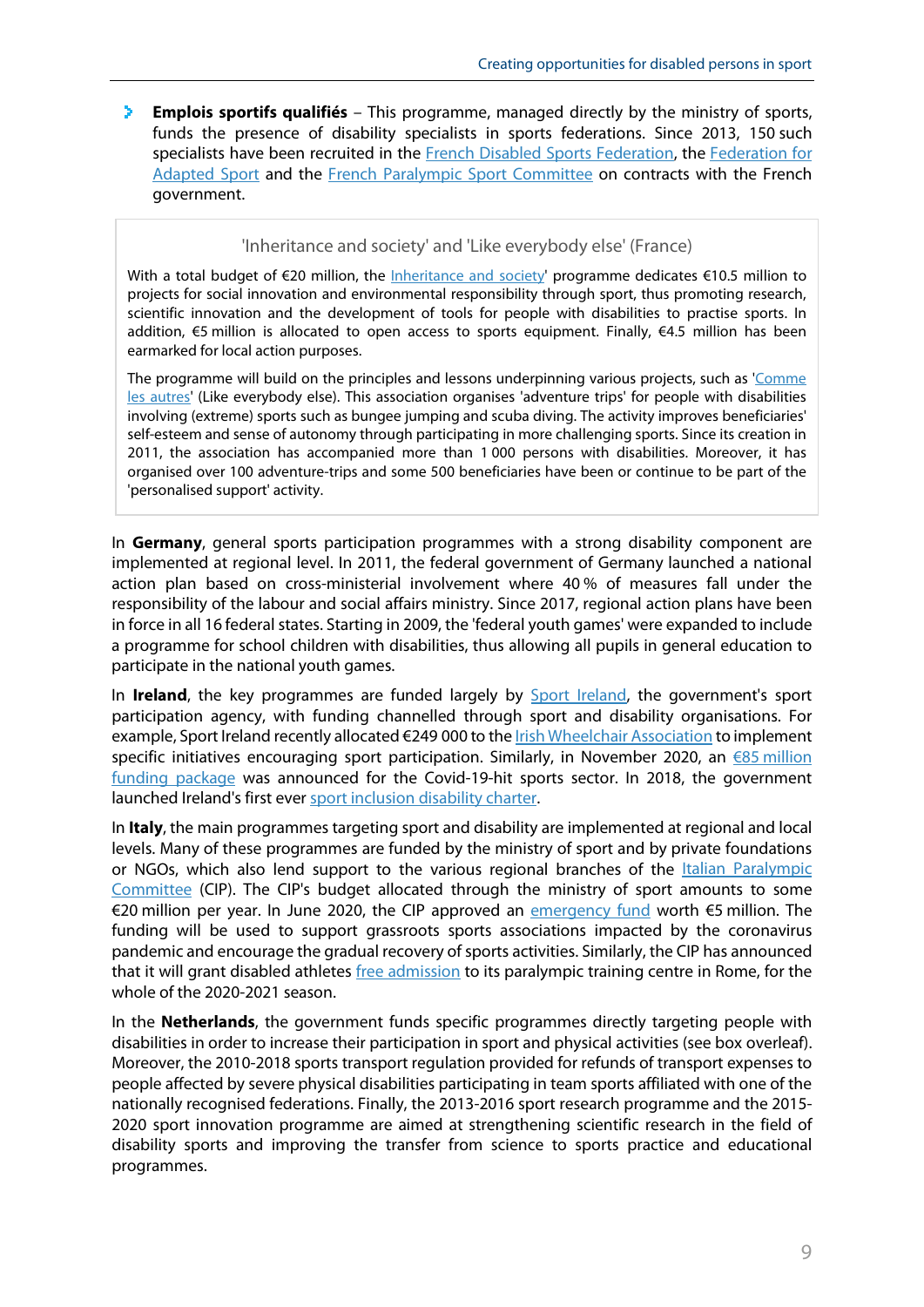#### 'Active without boundaries' – Grenzeloos Actief (the Netherlands)

Launched by the Dutch ministry of health, welfare and sports in 2015, the programme aims to stimulate inter-sectoral collaboration by setting up regional partnerships on sport and disability through which a variety of organisations, such as primary healthcare providers, rehabilitation centres, schools, sports and physical activity providers and local government agencies, can work together. Under a national umbrella structure of 43 regional partnerships in 430 locations, the programme focuses on providing personal support through coaches and trainers and removing constraints relating to transport, participation costs or sports equipment, for instance. Two other programmes contributed to the success of the initiative through the expertise of local coaches – [sports and exercise in the neighbourhood](https://sportindebuurt.nl/) and ['Sport Impuls'.](https://sportimpuls.nl/) The programme received €6.6 million from the Dutch ministry of health, welfare and sports over a three-year period.

In **Romania** the government works in partnership with private bodies at regional level to support the organisation of sports competitions and other sports-related activities for children, young people and adults with disabilities.

#### Free leisure camps (Romania)

The free leisure camps offered to pre-school children, pupils and students with disabilities are organised by the regional agencies for youth and sport. The activities include aerobics, football, volleyball, fitness, handball, tennis, mini golf and table tennis. The programme, with an annual budget of €280 000, has been implemented for more than five years. In 2018, some 3 100 places were available throughout the country.

In **Spain**, at regional level the autonomous communities can develop specific policies and measures with regard to sport and disability. For example, the project 'Sport and young people with disabilities' [\(Deporte y jovenes con discapacidad\)](https://zonajoventorrelodones.com/deporte-y-discapacidad.php) was launched in the municipality of Torrelodones (Community of Madrid) and ran for the 2016-2017 academic year. It encouraged the development of sports activities for disabled children in schools. The Judex-Judes programme [\(Juegos](http://deportextremadura.gobex.es/index.php/judex/jedes)  [Extremenos del deporte especial](http://deportextremadura.gobex.es/index.php/judex/jedes) – Extremadura games for special sports) was developed by the community of Extremadura and offers sports activities for disabled people.

In **Sweden**, government grants for sports projects are administered by the Riksidrottsförbundet [Swedish Sports Confederation](https://www.aspiresport.eu/partner/swedish-sports-confederation) (SSC). The SSC channels funding for disability sport via the Swedish sports organisation for the disabled [\(Parasport Federation\)](http://www.handikappidrott.se/). Parasport Sweden is one of the 71 special sports organisation members of the SSC. The Swedish Parasport association together with the [Swedish Paralympic Committee](http://paralympics.se/) offers sports programmes for people with disabilities in 16 different sports. The association also leads the work of the [Special Olympics.](https://www.specialolympics.org/) The SSC is responsible for the Lift for Sport programme (see box below).

#### Lift for Sport (Sweden)

Lift for Sport supports comprehensive activities for athletes and coaches with disabilities. About 4 000 riders with disabilities currently take part in Swedish equestrian activities. The majority have a cognitive disability and often one or more additional handicaps. Solna Klätterklubb – a local climbing club – has been able to offer special activities for children and young people with disabilities.

Another example is the Falu canoe club, which provides kayaking training for children, adolescents and adults with specially adapted kayaks and docks. One of the project's long-term goals is to offer the opportunity to compete, as flatwater racing is currently represented in the Paralympics.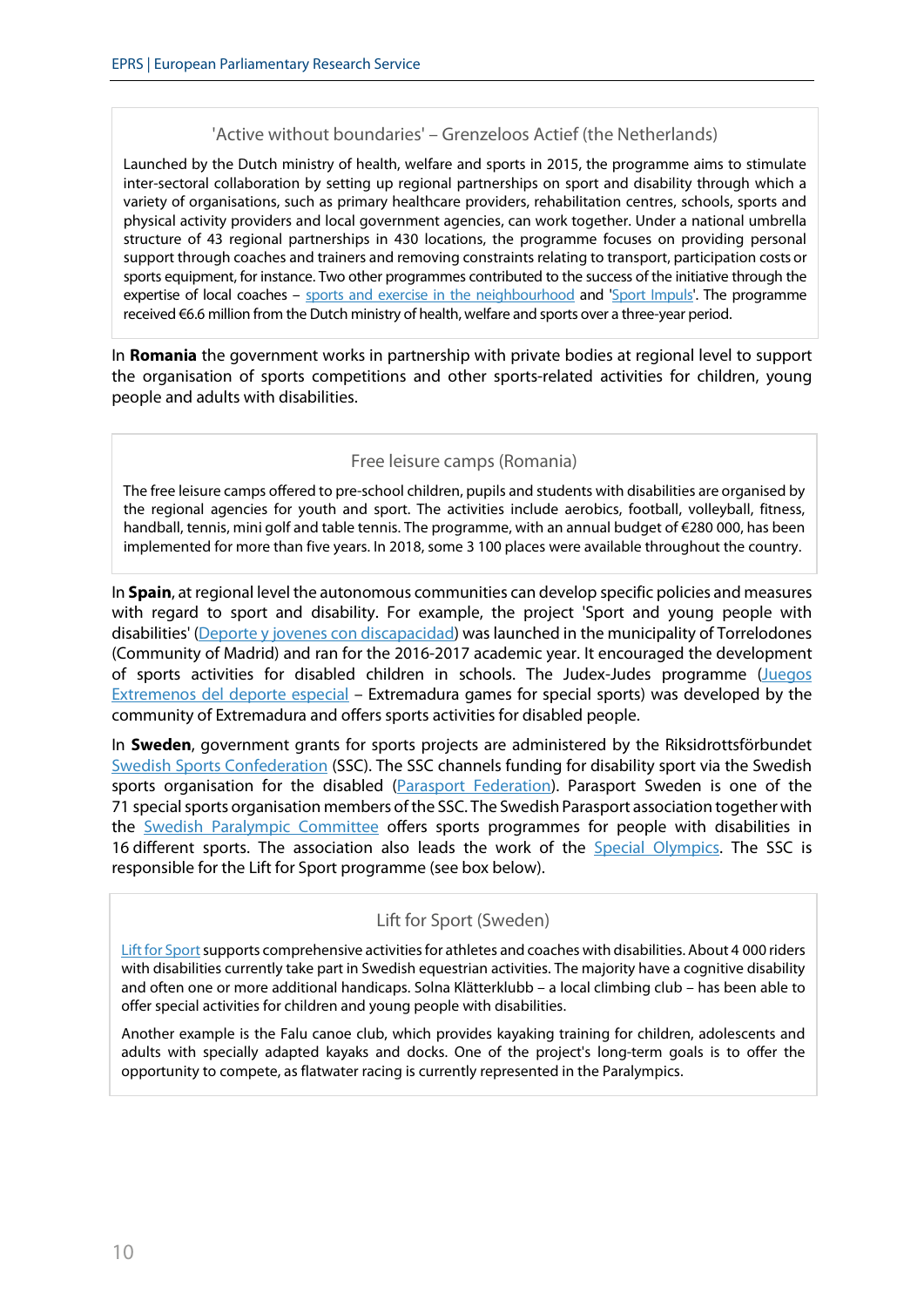### Pushing back the limits

The substantial progress made during the past decade in disability sport cannot be discussed without mentioning the impact of [Oscar Pistorius.](https://www.history.com/this-day-in-history/oscar-pistorius-becomes-the-first-amputee-runner-to-compete-at-the-olympics) Amputated below the knee in both legs, the South African athlete, nicknamed 'Blade Runner', uses carbon fibre blade-shaped prosthetics. Although Pistorius was not the first athlete with a disability to take part in the Olympic Games, his participation has had a profound and lasting effect on the world of sports. While experts are still debating where assistive technology stops, such athletes challenge the established boundaries and question the very nature of competition, technology and human ability.

The Olympic Games have typically offered space for both able-bodied athletes and those with disabilities to explore human limits and help change attitudes towards people with disabilities. The [about-turn](https://www.paralympicheritage.org.uk/sochi-2014-paralympic-winter-games) by Russia provides a good illustration of this. Arguing that there were no people with disabilities in the country, in 1980, the Union of Soviet Socialist Republics had declined the opportunity to host the Paralympics. Following Sochi's selection as a host city in 2007, new legislation was passed and the 2014 Organising Committee was able to ensure the accessibility of the games' infrastructure, which was then used as a blueprint to improve accessibility in various other cities across the country.

Similarly[, research](https://journals.sagepub.com/doi/full/10.1177/2167479520942739) reveals that in Brazil, where people with disabilities are virtually invisible, the 2016 Paralympic Games offered a platform for them to show their abilities and needs. The mega-event also provided a good opportunity to challenge misrepresentations and clichés and debate disability issues openly. Interestingly, the authors of the study assert that the power of the Paralympic Games might be even stronger in contexts where people with disabilities are more often victims of stigmatisation.

The global pandemic has had a heav[y impact on sport](http://www.europarl.europa.eu/thinktank/en/document.html?reference=EPRS_BRI(2021)659449) in general and on sports-related activities for persons with disabilities in particular.

International Paralympic Committee President Andrew Parsons has [argued](https://tokyo2020.org/en/paralympics/news/ipc-president-paralympics-needed-more-than-ever-in-2021) that the Tokyo 2020 Paralympic Games (rescheduled for 24 August – 5 September 2021) will be instrumental in addressing the growing levels of marginalisation and discrimination faced by people with impairments. Indeed, the global pandemic has impacted persons with impairments disproportionately all over the world.

The Tokyo 2020 Paralympic Games will be broadcast to an estimated global television audience of 4.3 billion people, and are expected to put disability back at the heart of the inclusion agenda. Hoping that the next games will be the 'starting point for a better and more inclusive world for all', Parsons commented: 'Change starts with sport and next year's Paralympic Games are a platform to place disability at the heart of the diversity agenda and show the world why inclusion matters. With record numbers set to watch Tokyo 2020, we are determined to use the Paralympics to change attitudes, breakdown barriers of inequality and create more opportunities for persons with disabilities'.